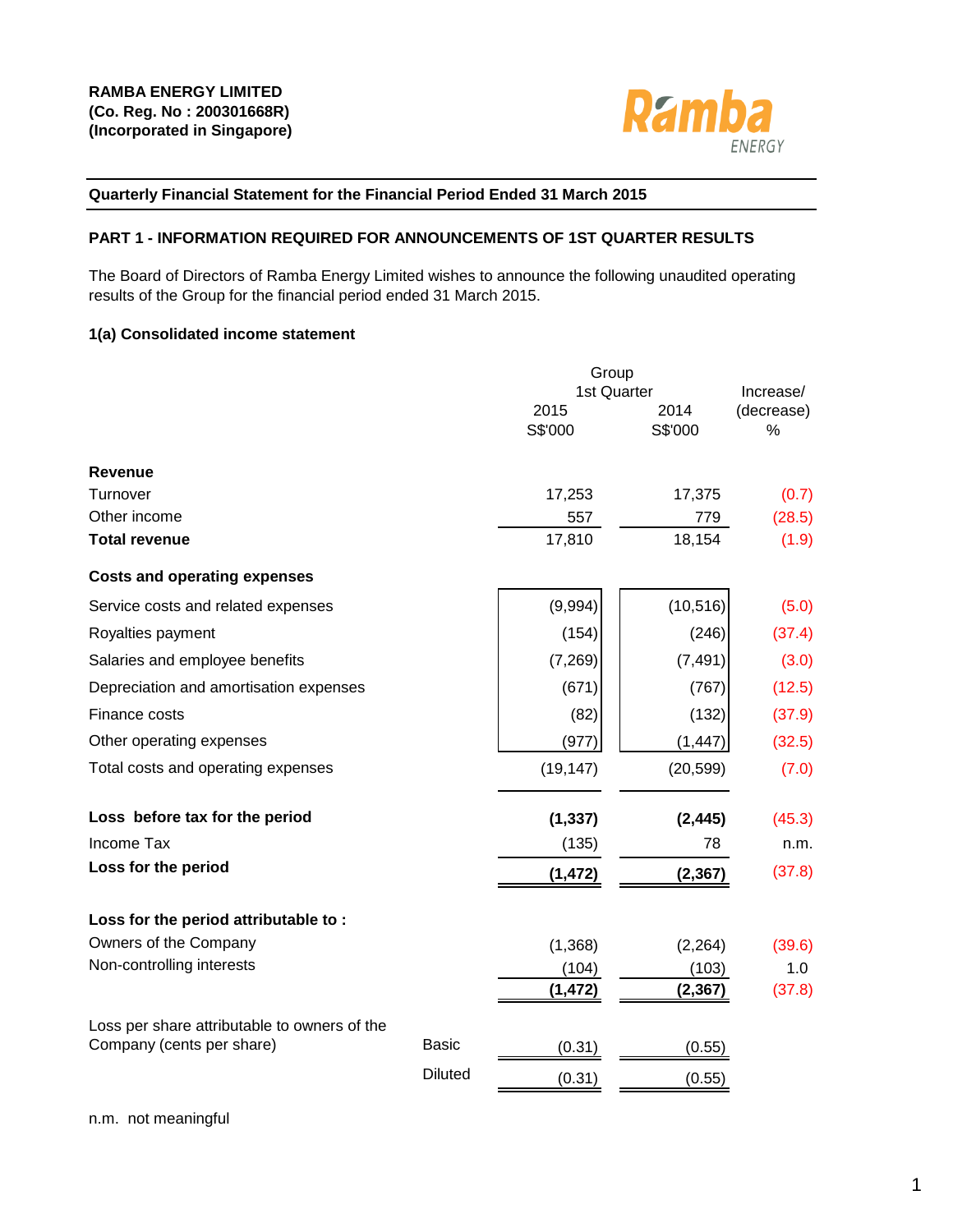|                                                   | Group       |         |
|---------------------------------------------------|-------------|---------|
|                                                   | 1st Quarter |         |
| <b>Notes to Group Income Statement</b>            | 2015        | 2014    |
|                                                   | S\$'000     | S\$'000 |
| Other income includes:                            |             |         |
| Interest income from banks                        | 6           | 4       |
| Leasing income                                    | 70          | 104     |
| Service partners charges                          | 95          | 126     |
| Other operating expenses includes:                |             |         |
| Foreign exchange gain / (loss), net               | 519         | (202)   |
| Legal and other professional fees                 | (250)       | (314)   |
| Gain on disposal of property, plant and equipment | 68          | 16      |
| Rental & utilities - office                       | (191)       | (169)   |
| Other administrative & operating expenses         | (455)       | (623)   |
| Write back of allowance on doubtful receivables   | 45          | 504     |
| <b>Finance costs comprises:</b>                   |             |         |
| Interest on borrowings                            | (34)        | (62)    |
| Finance lease charges                             | (48)        | (70)    |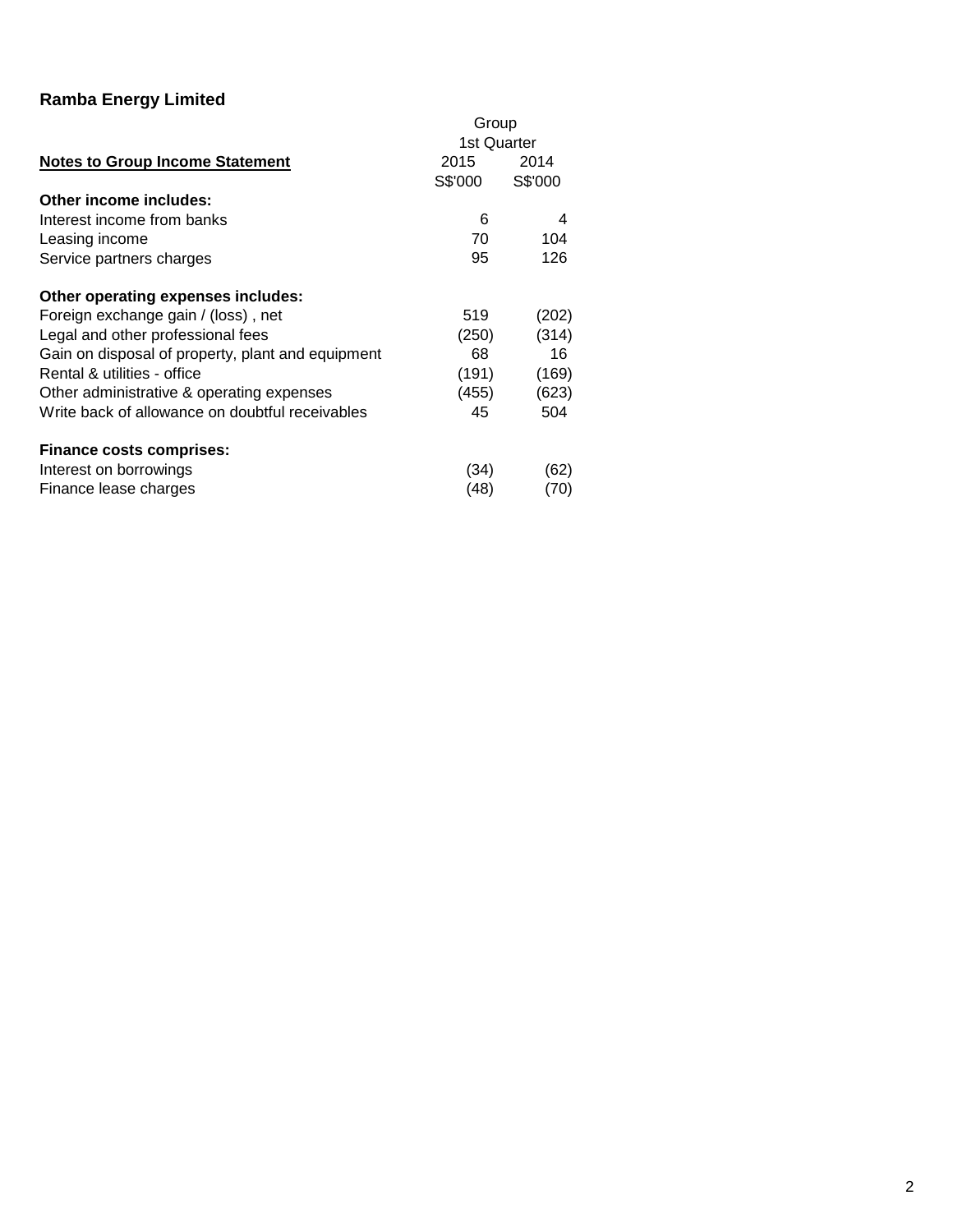## **1b(i) A statement of financial position (for the issuer and group), together with a comparative statement as at the end of the immediately preceding financial year.**

|                                                     | Group              |                     | Company            |                     |  |  |
|-----------------------------------------------------|--------------------|---------------------|--------------------|---------------------|--|--|
| <b>Balance Sheets as at</b>                         | 31.3.15<br>S\$'000 | 31.12.14<br>S\$'000 | 31.3.15<br>S\$'000 | 31.12.14<br>S\$'000 |  |  |
| <b>Non-current assets</b>                           |                    |                     |                    |                     |  |  |
| Oil and gas properties                              | 26,384             | 25,402              |                    |                     |  |  |
| Property, plant and equipment                       | 6,287              | 6,494               | 305                | 334                 |  |  |
| Intangible assets                                   | 2,305              | 2,362               | 113                | 134                 |  |  |
| Investment in exploration and evaluation assets     | 49,867             | 45,340              |                    |                     |  |  |
| Investment in marketable securities                 | 3                  | 3                   | 3                  | 3                   |  |  |
| Investments in subsidiaries                         |                    |                     | 3,098              | 3,098               |  |  |
| Loans to subsidiaries                               |                    |                     | 38,991             | 38,992              |  |  |
| Other assets                                        | 99                 | 91                  |                    |                     |  |  |
| Other receivables                                   | 6,416              | 6,020               |                    |                     |  |  |
| Deferred tax assets                                 | 301                | 301                 |                    |                     |  |  |
| <b>Fixed deposits</b>                               | 2,423              | 2,478               |                    |                     |  |  |
|                                                     | 94,085             | 88,491              | 42,510             | 42,561              |  |  |
| <b>Current assets</b>                               |                    |                     |                    |                     |  |  |
| Trade receivables                                   | 16,287             | 15,982              |                    |                     |  |  |
| Other receivables                                   | 4,645              | 4,708               | 47,072             | 45,614              |  |  |
| Prepaid operating expenses                          | 1,493              | 1,154               | 167                | 157                 |  |  |
| Inventories                                         | 203                | 180                 |                    |                     |  |  |
| Leased assets                                       | 20                 | 22                  |                    |                     |  |  |
| Cash and bank balances                              | 3,197              | 3,790               | 57                 | 250                 |  |  |
| Assets held for sale                                |                    | 398                 |                    |                     |  |  |
|                                                     | 25,845             | 26,234              | 47,296             | 46,021              |  |  |
| <b>Current liabilities</b>                          |                    |                     |                    |                     |  |  |
| Trade payables                                      | 20,357             | 18,230              |                    |                     |  |  |
| Other payables                                      | 13,304             | 11,792              | 5,121              | 3,834               |  |  |
| Provisions                                          | 443                | 429                 |                    |                     |  |  |
| Finance lease liabilities                           | 1,429              | 1,450               | 74                 | 74                  |  |  |
| Other Ioan                                          | 3,002              | 2,633               | 3,002              | 2,633               |  |  |
| Income tax payable                                  | 113                | 175                 |                    |                     |  |  |
|                                                     | 38,648             | 34,709              | 8,197              | 6,541               |  |  |
| Net current (liabilities) / assets                  | (12, 803)          | (8, 475)            | 39,099             | 39,480              |  |  |
| <b>Non-current liabilities</b>                      |                    |                     |                    |                     |  |  |
| Other payables                                      | 3,036              | 2,815               |                    |                     |  |  |
| Provisions                                          | 1,336              | 1,236               | 39                 | 39                  |  |  |
| Abandonment and site restoration liabilities        | 786                | 743                 |                    |                     |  |  |
| Finance lease liabilities                           | 2,127              | 2,470               | 169                | 187                 |  |  |
| Deferred tax liabilities                            | 7,224              | 6,826               |                    |                     |  |  |
|                                                     | 14,509             | 14,090              | 208                | 226                 |  |  |
| <b>Net assets</b>                                   | 66,773             | 65,926              | 81,401             | 81,815              |  |  |
|                                                     |                    |                     |                    |                     |  |  |
| Equity attributable to the owners<br>of the Company |                    |                     |                    |                     |  |  |
| Share capital                                       | 101,710            | 101,133             | 101,710            | 101,133             |  |  |
| Treasury shares                                     | (935)              | (935)               | (935)              | (935)               |  |  |
| Other reserves                                      | 6,835              | 5,578               | 5,668              | 6,260               |  |  |
| <b>Accumulated losses</b>                           | (39, 431)          | (38, 602)           | (25, 042)          | (24, 643)           |  |  |
|                                                     | 68,179             | 67,174              | 81,401             | 81,815              |  |  |
| <b>Non-controlling interests</b>                    | (1,406)            | (1,248)             |                    |                     |  |  |
| <b>Total equity</b>                                 | 66,773             | 65,926              | 81,401             | 81,815              |  |  |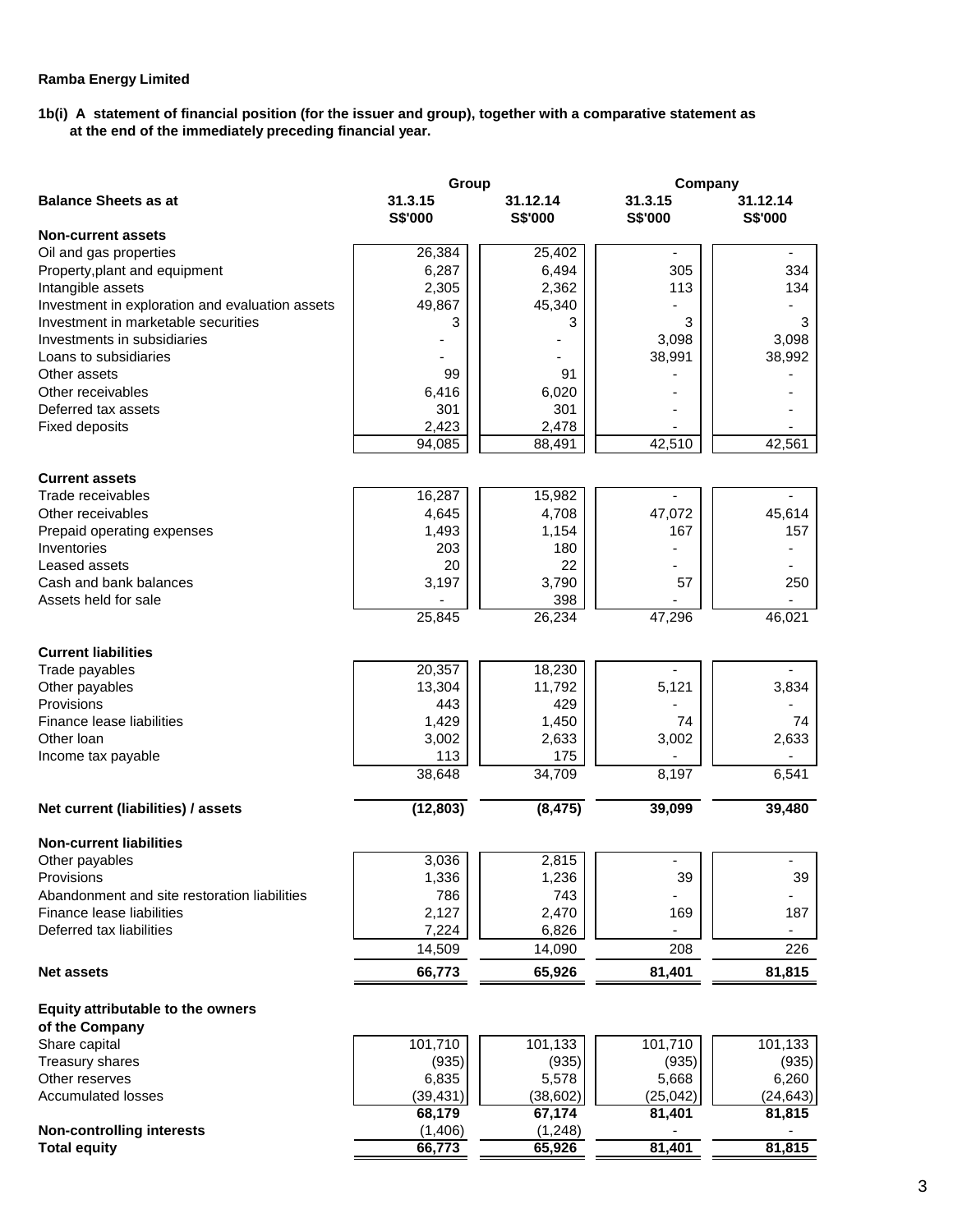**1(b)(ii). Aggregate amount of Group's borrowings and debt securities** 

|                                                         | 31 Mar 15<br>S\$'000 | 31 Dec 14<br><b>S\$'000</b> |
|---------------------------------------------------------|----------------------|-----------------------------|
| 1<br>Amount repayable in one year or less, or on demand |                      |                             |
| Secured                                                 | 1,429                | 1,450                       |
| Unsecured                                               | 3,002                | 2,633                       |
| $\mathbf{2}$<br>Amount repayable after one year         |                      |                             |
| Secured                                                 | 2,127                | 2,470                       |
| <b>Total</b>                                            | 6,558                | 6,553                       |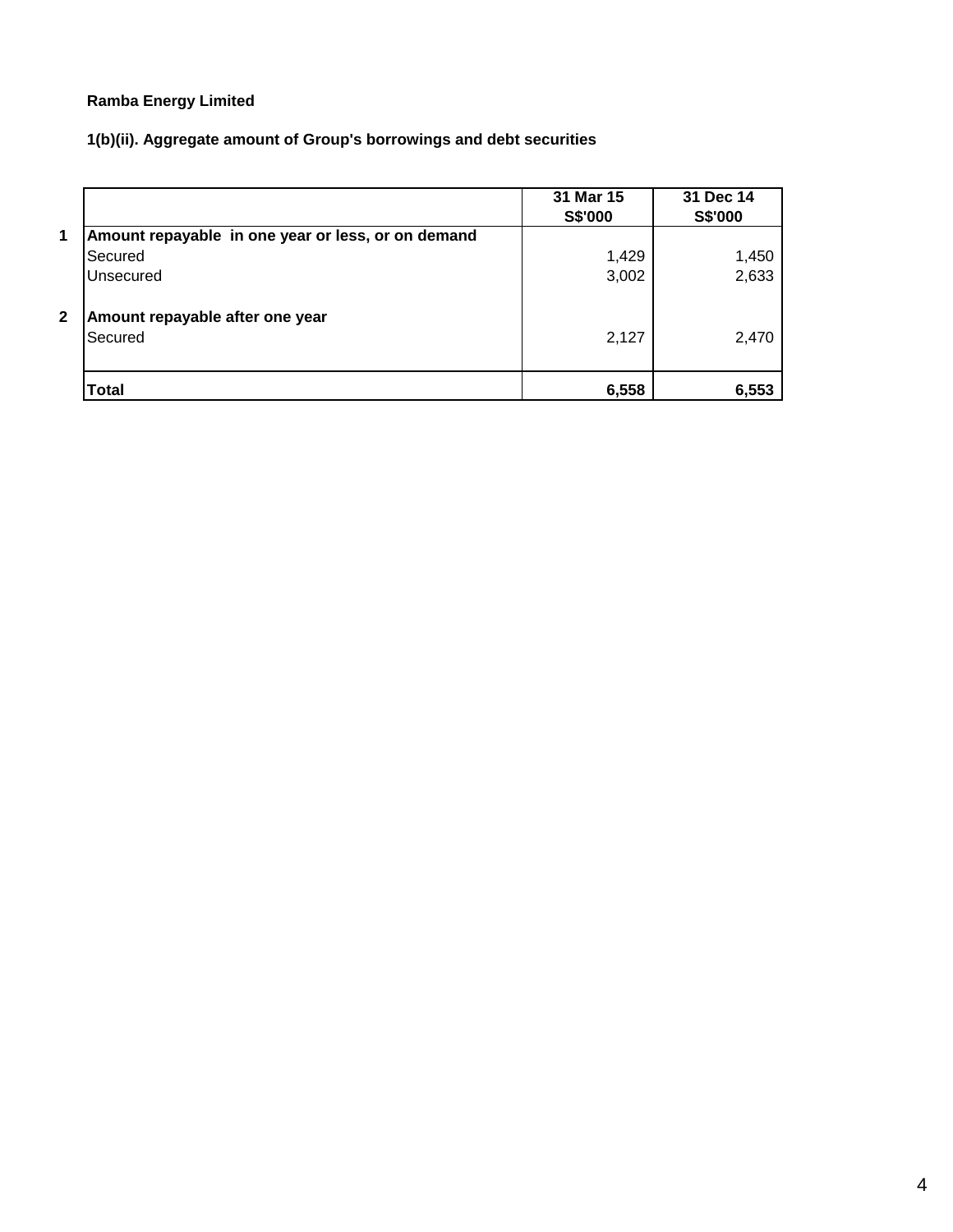## **STATEMENT OF COMPREHENSIVE INCOME**

|                                                                                                                 | Group             |                   |
|-----------------------------------------------------------------------------------------------------------------|-------------------|-------------------|
|                                                                                                                 | 1Q2015<br>S\$'000 | 1Q2014<br>S\$'000 |
| Loss, net of tax for the period                                                                                 | (1, 472)          | (2,367)           |
| Other comprehensive income<br>Items that may be reclassified subsequently to profit or loss:                    |                   |                   |
| Foreign currency translation                                                                                    | 1,795             | 393               |
| Total comprehensive income / (loss) for the period                                                              | 323               | (1,974)           |
| Total comprehensive income / (loss) attributable to :<br>- Owners of the Company<br>- Non controlling interests | 481<br>(158)      | (1, 875)<br>(99)  |
|                                                                                                                 | 323               | (1, 974)          |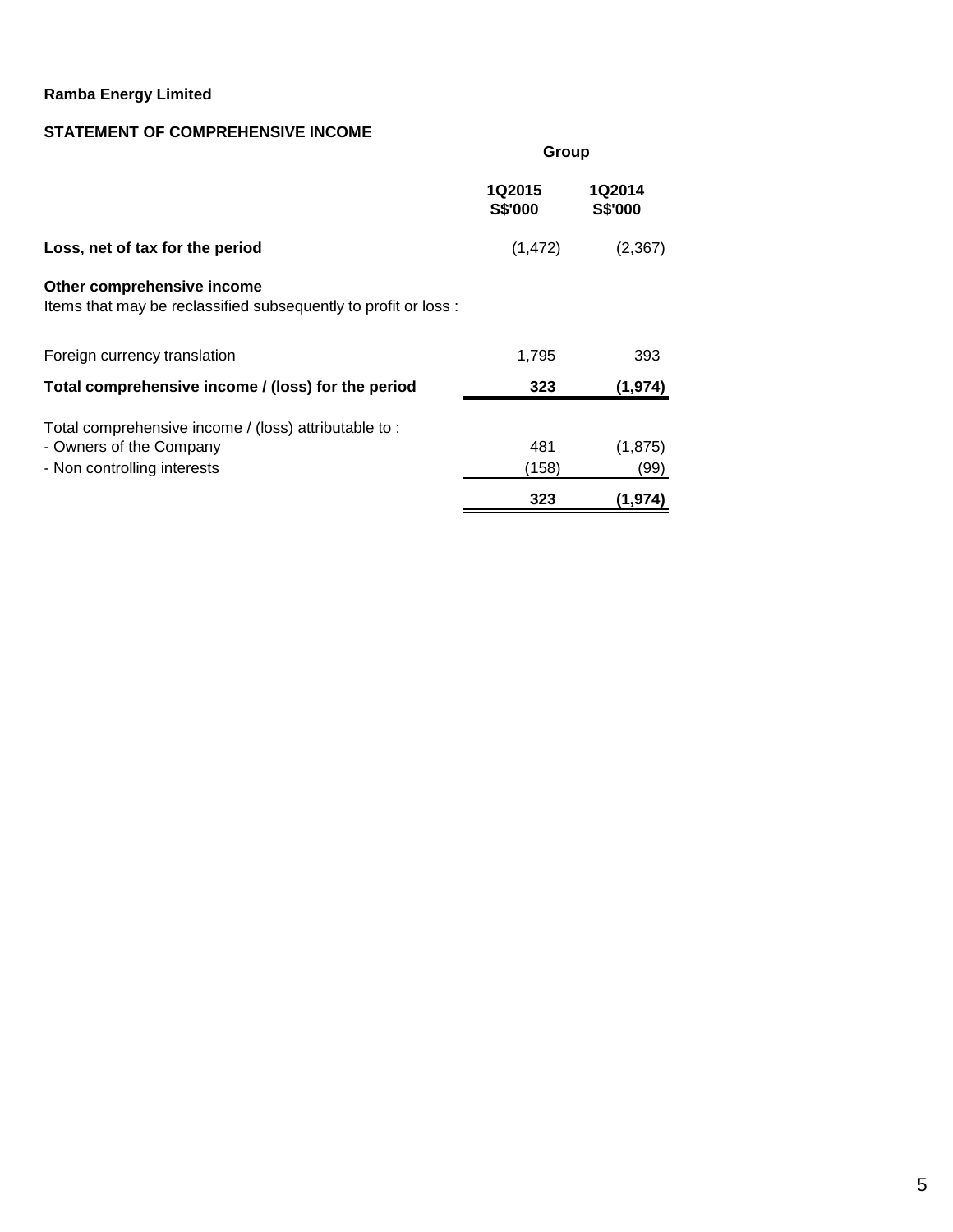**1(c) A cash flow statement (for the group), together with a comparative statement for the corresponding period ( immediately preceding financial year.** 

|                                                                      |               | Group                |                |  |  |
|----------------------------------------------------------------------|---------------|----------------------|----------------|--|--|
|                                                                      |               | For the period ended |                |  |  |
|                                                                      |               | 1Q 2015              | <b>1Q 2014</b> |  |  |
|                                                                      |               | S\$'000              | <b>S\$'000</b> |  |  |
| Operating activities :                                               |               |                      |                |  |  |
| Loss before income tax for the period                                |               | (1, 337)             | (2, 445)       |  |  |
| Adjustments for:                                                     |               |                      |                |  |  |
| Depreciation and amortisation expenses                               |               | 671                  | 767            |  |  |
| Gain on disposal of property, plant and equipment                    |               | (68)                 | (16)           |  |  |
| Share based payment                                                  |               | 528                  | 647            |  |  |
| Write back for doubtful receivables                                  |               | (45)                 | (504)          |  |  |
| Finance costs                                                        |               | 82                   | 132            |  |  |
| Interest income from banks                                           |               | (6)                  | (4)            |  |  |
| Foreign exchange translation adjustments                             |               | (1,002)              | 353            |  |  |
| Operating cash flows before working capital changes                  |               | (1, 177)             | (1,070)        |  |  |
| <b>Changes in working capital</b>                                    |               |                      |                |  |  |
| Trade receivables                                                    |               | (260)                | (75)           |  |  |
| Other receivables                                                    |               | (186)                | (1, 304)       |  |  |
|                                                                      |               |                      |                |  |  |
| Prepaid operating expenses<br>Inventories                            |               | (339)                | (473)          |  |  |
|                                                                      |               | (23)                 | (33)           |  |  |
| Trade payables                                                       |               | 2,122                | 1,171          |  |  |
| Other payables and provisions                                        |               | 1,856                | 57             |  |  |
| Cash generated / (used in) operations                                |               | 1,993                | (1,727)        |  |  |
| Interest income received                                             |               | 6                    | 4              |  |  |
| Income tax (paid) / refund                                           |               | (86)                 | 39             |  |  |
| Finance costs paid                                                   |               | (48)                 | (132)          |  |  |
| Net cash flows generated / (used in) operating activities            |               | 1,865                | (1, 816)       |  |  |
| Investing activities :                                               |               |                      |                |  |  |
| Proceeds from disposal of property, plant and equipment              |               | 482                  | 1,960          |  |  |
|                                                                      |               |                      |                |  |  |
| Purchase of property, plant and equipment and oil and gas properties |               | (396)                | (578)          |  |  |
| Acquisition of intangible assets                                     |               |                      | (1, 122)       |  |  |
| Acquisition of exploration & evaluation assets                       |               | (2,632)              | (2,046)        |  |  |
| Net cash flows used in investing activities                          |               | (2, 546)             | (1,786)        |  |  |
| <b>Financing activities:</b>                                         |               |                      |                |  |  |
| Proceeds from other loan                                             |               | 369                  | 2.300          |  |  |
| Repayment of term loans                                              |               |                      | (293)          |  |  |
| (Repayment) / proceeds from finance lease                            |               | (366)                | 837            |  |  |
| Decrease / (increase) in fixed deposits pledged                      |               | 55                   | (111)          |  |  |
| Net cash flows from financing activities                             |               | 58                   | 2,733          |  |  |
|                                                                      |               |                      |                |  |  |
| Net decrease in cash and cash equivalents                            |               | (623)                | (869)          |  |  |
| Effect of exchange rate changes on cash and cash equivalents         |               | 30                   | (16)           |  |  |
| Cash and cash equivalents at beginning of period                     |               | 3,790                | 6,483          |  |  |
| Cash and cash equivalents at end of period                           | <b>Note A</b> | 3,197                | 5,598          |  |  |
| Note A                                                               |               |                      |                |  |  |
| Cash on hand and at bank                                             |               | 3,197                | 5,598          |  |  |
| Fixed deposits                                                       |               | 2,423                | 1,427          |  |  |
| Cash and deposits                                                    |               | 5,620                | 7,025          |  |  |
| Less: Restricted cash classified as non-current assets               |               | (2, 423)             | (1, 427)       |  |  |
| Less: Restricted cash classified as current assets                   |               |                      |                |  |  |
| Cash and cash equivalents                                            |               | 3,197                | 5,598          |  |  |
|                                                                      |               |                      |                |  |  |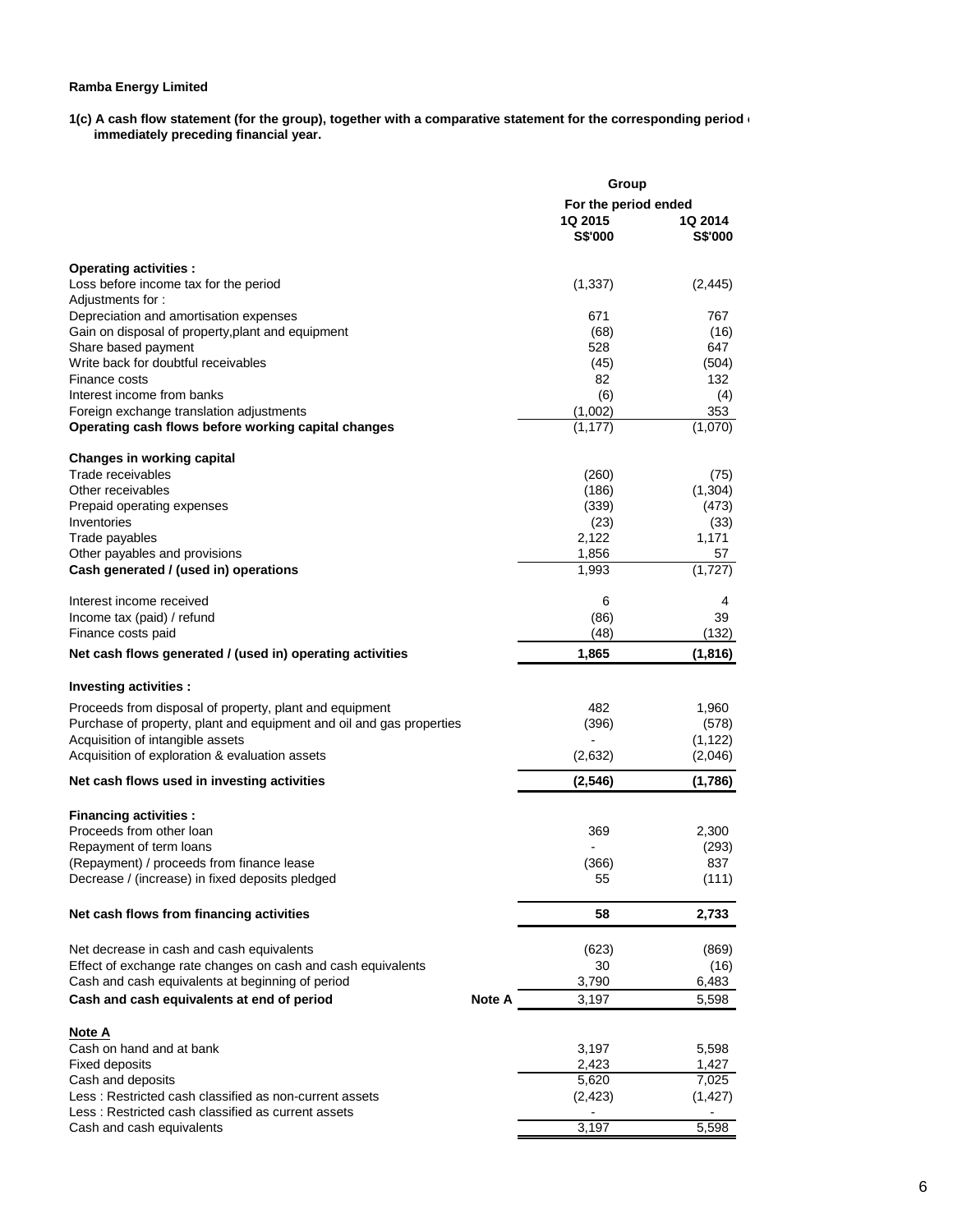1 (d) (i) A statement (for the issuer and group) showing either (i) all changes in equity or (ii) changes in equity other than those arising from capitalisation issues and distributions to shareholders, together with a com

|                                                            | Attributable to owners of the Company |                                                                            |                             |                               |                                  |                                       |                                           |                   |                                                       |                                                        |                               |                                         |
|------------------------------------------------------------|---------------------------------------|----------------------------------------------------------------------------|-----------------------------|-------------------------------|----------------------------------|---------------------------------------|-------------------------------------------|-------------------|-------------------------------------------------------|--------------------------------------------------------|-------------------------------|-----------------------------------------|
| Group                                                      | Total<br>Equity<br>S\$'000            | Equity<br>attributable to<br>owners of the<br>Company,<br>total<br>S\$'000 | Share<br>capital<br>S\$'000 | Treasury<br>shares<br>S\$'000 | Accumulated<br>losses<br>S\$'000 | Other<br>reserves<br>total<br>S\$'000 | Share based<br>payment reserve<br>S\$'000 | Others<br>S\$'000 | Foreign currency<br>translation<br>reserve<br>S\$'000 | Gain on<br>reissuance of<br>treasury shares<br>S\$'000 | Capital<br>reserve<br>S\$'000 | Non controlling<br>interests<br>S\$'000 |
| Opening balance as at 1 January 2015                       | 65,926                                | 67,174                                                                     | 101,133                     | (935)                         | (38, 602)                        | 5,578                                 | 3,630                                     | 66                | (1,096)                                               | 2,630                                                  | 348                           | (1, 248)                                |
| Loss for the period                                        | (1, 472)                              | (1,368)                                                                    | $\overline{\phantom{a}}$    | $\overline{\phantom{a}}$      | (1,368)                          | $\overline{\phantom{a}}$              | $\overline{\phantom{a}}$                  |                   | $\sim$                                                | $\overline{\phantom{a}}$                               | $\overline{\phantom{a}}$      | (104)                                   |
| Other comprehensive income                                 |                                       |                                                                            |                             |                               |                                  |                                       |                                           |                   |                                                       |                                                        |                               |                                         |
| Exchange differences on translating foreign operations     | 1,795                                 | 1,849                                                                      |                             |                               |                                  | 1,849                                 |                                           |                   | 1,849                                                 |                                                        | $\overline{\phantom{a}}$      | (54)                                    |
| Total comprehensive income / (loss) for the period         | 323                                   | 481                                                                        |                             | ٠                             | (1, 368)                         | 1,849                                 |                                           |                   | 1,849                                                 |                                                        |                               | (158)                                   |
| Contributions by and distributions to owners               |                                       |                                                                            |                             |                               |                                  |                                       |                                           |                   |                                                       |                                                        |                               |                                         |
| Issuance of shares pursuant to RGPSP                       |                                       |                                                                            | 581                         |                               | 539                              | (1, 120)                              | (1, 120)                                  |                   |                                                       |                                                        |                               | $\overline{\phantom{a}}$                |
| Grant of equity settled share based payment to employees   | 528                                   | 528                                                                        | $\overline{\phantom{a}}$    |                               | $\overline{\phantom{a}}$         | 528                                   | 528                                       |                   |                                                       | $\overline{\phantom{a}}$                               | $\overline{\phantom{a}}$      | $\overline{\phantom{a}}$                |
| Share issuance expenses                                    | (4)                                   | (4)                                                                        | (4)                         |                               | $\overline{\phantom{a}}$         | $\overline{\phantom{a}}$              | $\overline{\phantom{a}}$                  |                   |                                                       |                                                        | $\overline{\phantom{a}}$      | $\overline{\phantom{a}}$                |
| Total contributions by and distributions to owners         | 524                                   | 524                                                                        | 577                         |                               | 539                              | (592)                                 | (592)                                     |                   |                                                       |                                                        |                               |                                         |
| Total transactions with owners in their capacity as owners | 524                                   | 524                                                                        | 577                         | ٠                             | 539                              | (592)                                 | (592)                                     |                   |                                                       |                                                        | ٠                             |                                         |
| Closing balance as at 31 March 2015                        | 66,773                                | 68,179                                                                     | 101,710                     | (935)                         | (39, 431)                        | 6,835                                 | 3,038                                     | 66                | 753                                                   | 2,630                                                  | 348                           | (1, 406)                                |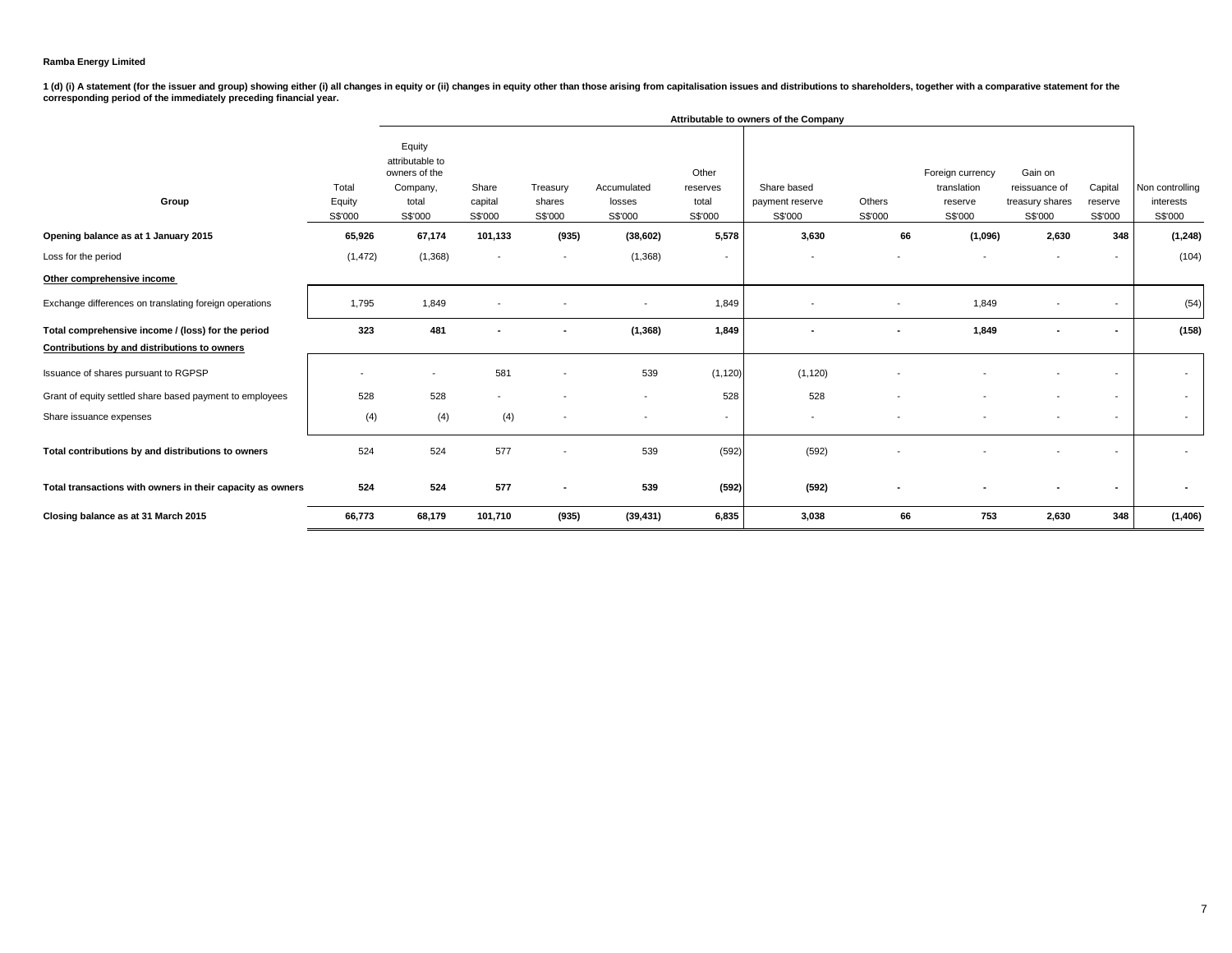1 (d) (i) A statement (for the issuer and group) showing either (i) all changes in equity or (ii) changes in equity other than those arising from capitalisation issues and distributions to shareholders, together with a com **statement for the corresponding period of the immediately preceding financial year.**

|                                                               |                            | Attributable to owners of the Company                                      |                             |                               |                                  |                                       |                                           |                          |                                                       |                                                        |                               |                                         |
|---------------------------------------------------------------|----------------------------|----------------------------------------------------------------------------|-----------------------------|-------------------------------|----------------------------------|---------------------------------------|-------------------------------------------|--------------------------|-------------------------------------------------------|--------------------------------------------------------|-------------------------------|-----------------------------------------|
| Group                                                         | Total<br>Equity<br>S\$'000 | Equity<br>attributable to<br>owners of the<br>Company,<br>total<br>S\$'000 | Share<br>capital<br>S\$'000 | Treasury<br>shares<br>S\$'000 | Accumulated<br>losses<br>S\$'000 | Other<br>reserves<br>total<br>S\$'000 | Share based<br>payment reserve<br>S\$'000 | Others<br>S\$'000        | Foreign currency<br>translation<br>reserve<br>S\$'000 | Gain on<br>reissuance of<br>treasury shares<br>S\$'000 | Capital<br>reserve<br>S\$'000 | Non controlling<br>interests<br>S\$'000 |
| Opening balance as at 1 January 2014                          | 58,660                     | 59,402                                                                     | 84,263                      | (935)                         | (26, 672)                        | 2,746                                 | 2,560                                     | 100                      | (2,892)                                               | 2,630                                                  | 348                           | (742)                                   |
| Loss for the period                                           | (2, 367)                   | (2, 264)                                                                   | $\overline{\phantom{a}}$    | $\overline{\phantom{a}}$      | (2, 264)                         | $\sim$                                |                                           | $\overline{\phantom{a}}$ | $\overline{\phantom{a}}$                              | $\overline{\phantom{a}}$                               | $\sim$                        | (103)                                   |
| Other comprehensive income                                    |                            |                                                                            |                             |                               |                                  |                                       |                                           |                          |                                                       |                                                        |                               |                                         |
| Exchange differences on translating foreign operations        | 393                        | 389                                                                        | $\overline{\phantom{a}}$    | $\overline{\phantom{a}}$      | $\overline{\phantom{a}}$         | 389                                   | $\overline{\phantom{a}}$                  |                          | 389                                                   | $\overline{\phantom{a}}$                               | $\sim$                        | $\overline{4}$                          |
| Total comprehensive (loss) / income for the period            | (1, 974)                   | (1, 875)                                                                   | $\sim$                      | $\overline{\phantom{a}}$      | (2, 264)                         | 389                                   |                                           | $\blacksquare$           | 389                                                   | $\blacksquare$                                         | $\sim$                        | (99)                                    |
| Contributions by and distributions to owners                  |                            |                                                                            |                             |                               |                                  |                                       |                                           |                          |                                                       |                                                        |                               |                                         |
| Issuance of shares pursuant to RGPSP                          |                            |                                                                            | 820                         |                               |                                  | (820)                                 | (820)                                     |                          |                                                       |                                                        |                               | $\sim$                                  |
| Grant of equity settled share based payment to employees      | 647                        | 647                                                                        |                             |                               |                                  | 647                                   | 647                                       |                          |                                                       |                                                        | $\overline{\phantom{a}}$      | $\sim$                                  |
| Total contributions by and distributions to owners            | 647                        | 647                                                                        | 820                         | ٠                             |                                  | (173)                                 | (173)                                     | $\sim$                   |                                                       |                                                        |                               |                                         |
| Total transactions with owners in their capacity as<br>owners | 647                        | 647                                                                        | 820                         | $\overline{\phantom{a}}$      |                                  | (173)                                 | (173)                                     | $\blacksquare$           |                                                       |                                                        |                               |                                         |
| Closing balance as at 31 March 2014                           | 57,333                     | 58,174                                                                     | 85,083                      | (935)                         | (28, 936)                        | 2,962                                 | 2,387                                     | 100                      | (2,503)                                               | 2,630                                                  | 348                           | (841)                                   |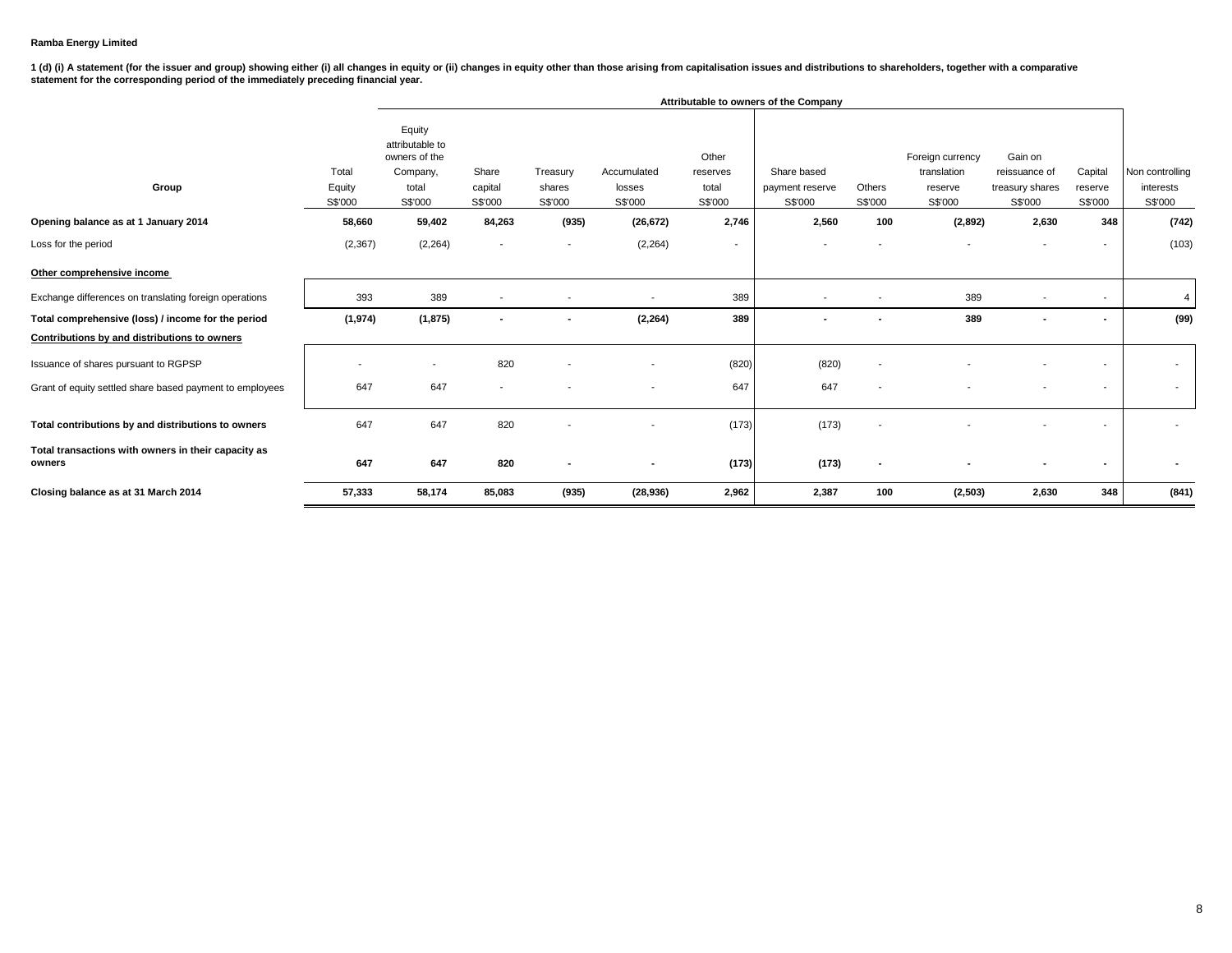**1 (d) (i) A statement (for the issuer and group) showing either (i) all changes in equity or (ii) changes in equity other than those arising from capitalisation issues and distributions to shareholders, together with a comparative statement for the corresponding period of the immediately preceding financial year.**

|                                                            |         |                |                              |             | Other                    |                 | Gain on         |
|------------------------------------------------------------|---------|----------------|------------------------------|-------------|--------------------------|-----------------|-----------------|
|                                                            | Equity  | Share          | Treasury                     | Accumulated | reserve                  | Share based     | reissuance of   |
| Company                                                    | total   | capital        | shares                       | losses      | total                    | payment reserve | treasury shares |
|                                                            | S\$'000 | S\$'000        | S\$'000                      | S\$'000     | S\$'000                  | S\$'000         | S\$'000         |
|                                                            |         |                |                              |             |                          |                 |                 |
| Opening balance as at 1 January 2015                       | 81,815  | 101,133        | (935)                        | (24, 643)   | 6,260                    | 3,630           | 2,630           |
| Loss for the period                                        | (784)   | $\blacksquare$ | $\blacksquare$               | (784)       | $\overline{\phantom{a}}$ |                 | ٠               |
| Total comprehensive loss for the period                    | (784)   | $\blacksquare$ |                              | (784)       | $\blacksquare$           |                 | $\blacksquare$  |
| Contributions by and distributions to owners               |         |                |                              |             |                          |                 |                 |
| Issuance of shares pursuant to RGPSP                       | (154)   | 581            |                              | 385         | (1, 120)                 | (1, 120)        |                 |
| Grant of equity settled share based payment to employees   | 528     | ۰              | $\blacksquare$               |             | 528                      | 528             |                 |
| Share issuance expenses                                    | (4)     | (4)            | $\qquad \qquad \blacksquare$ |             | $\overline{\phantom{a}}$ |                 | ٠               |
| Total transactions with owners in their capacity as owners | 370     | 577            | $\blacksquare$               | 385         | (592)                    | (592)           | $\blacksquare$  |
|                                                            |         |                |                              |             | ۰                        |                 |                 |
| Balance as at 31 March 2015                                | 81,401  | 101,710        | (935)                        | (25, 042)   | 5,668                    | 3,038           | 2,630           |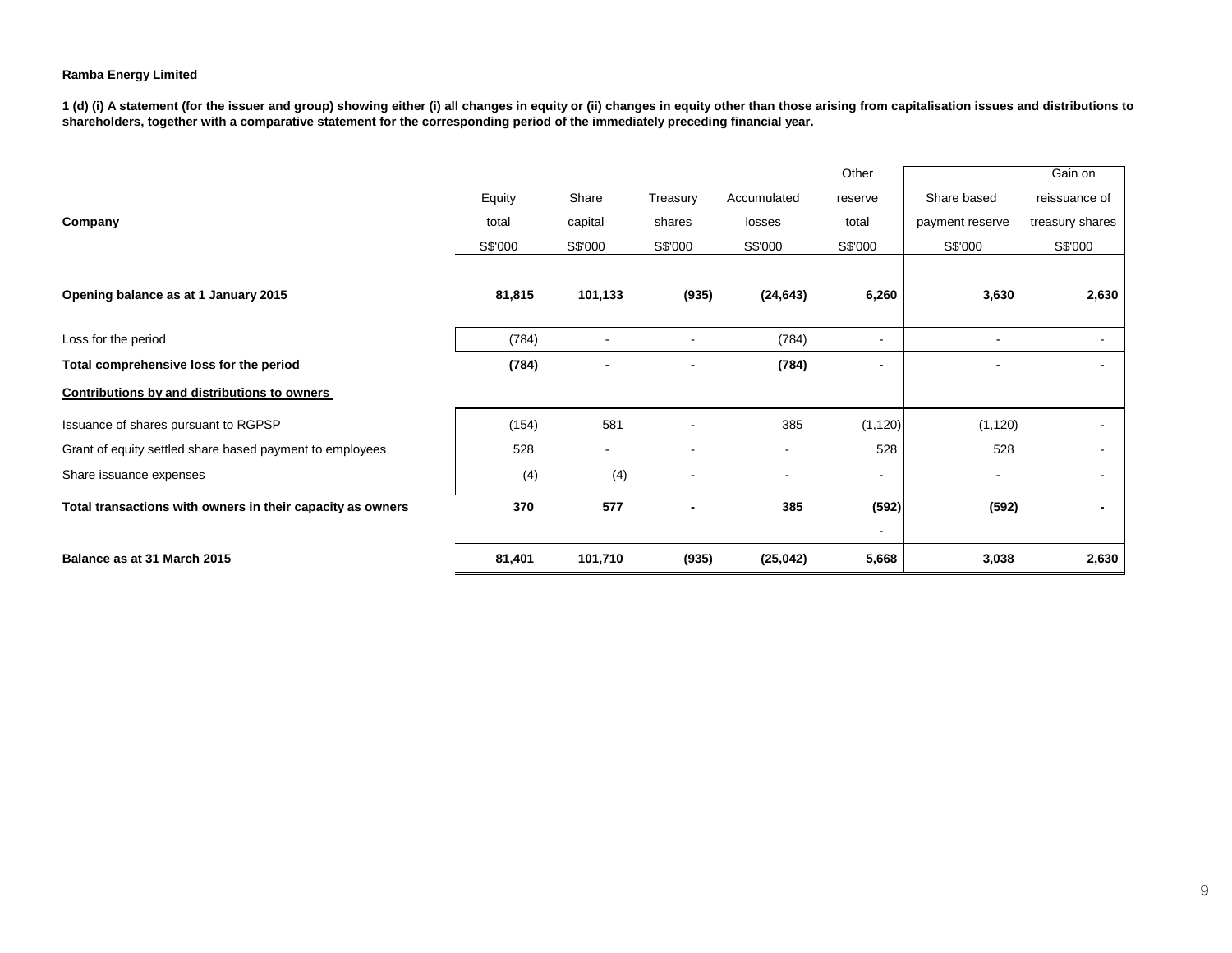**1 (d) (i) A statement (for the issuer and group) showing either (i) all changes in equity or (ii) changes in equity other than those arising from capitalisation issues and distributions to shareholders, together with a comparative statement for the corresponding period of the immediately preceding financial year.**

|                                                            |         |         |          |             | Other          |                 | Gain on         |
|------------------------------------------------------------|---------|---------|----------|-------------|----------------|-----------------|-----------------|
|                                                            | Equity  | Share   | Treasury | Accumulated | reserve        | Share based     | reissuance of   |
| Company                                                    | total   | capital | shares   | losses      | total          | payment reserve | treasury shares |
|                                                            | S\$'000 | S\$'000 | S\$'000  | S\$'000     | S\$'000        | S\$'000         | S\$'000         |
| Opening balance as at 1 January 2014                       | 66,599  | 84,263  | (935)    | (21, 919)   | 5,190          | 2,560           | 2,630           |
| Profit for the period                                      | 2,320   |         |          | 2,320       | $\blacksquare$ |                 |                 |
| Total comprehensive income for the period                  | 2,320   |         |          | 2,320       |                |                 |                 |
| Contributions by and distributions to owners               |         |         |          |             |                |                 |                 |
| Grant of equity settled share based payment to employees   | 647     |         |          |             | 647            | 647             |                 |
| Issuance of shares pursuant to RGPSP / RGSOS               |         | 820     |          |             | (820)          | (820)           |                 |
| Share issuance expenses                                    |         | $\sim$  |          |             | $\blacksquare$ |                 |                 |
| Total transactions with owners in their capacity as owners | 647     | 820     |          |             | (173)          | (173)           |                 |
| Closing balance as at 31 March 2014                        | 69,566  | 85,083  | (935)    | (19, 599)   | 5,017          | 2,387           | 2,630           |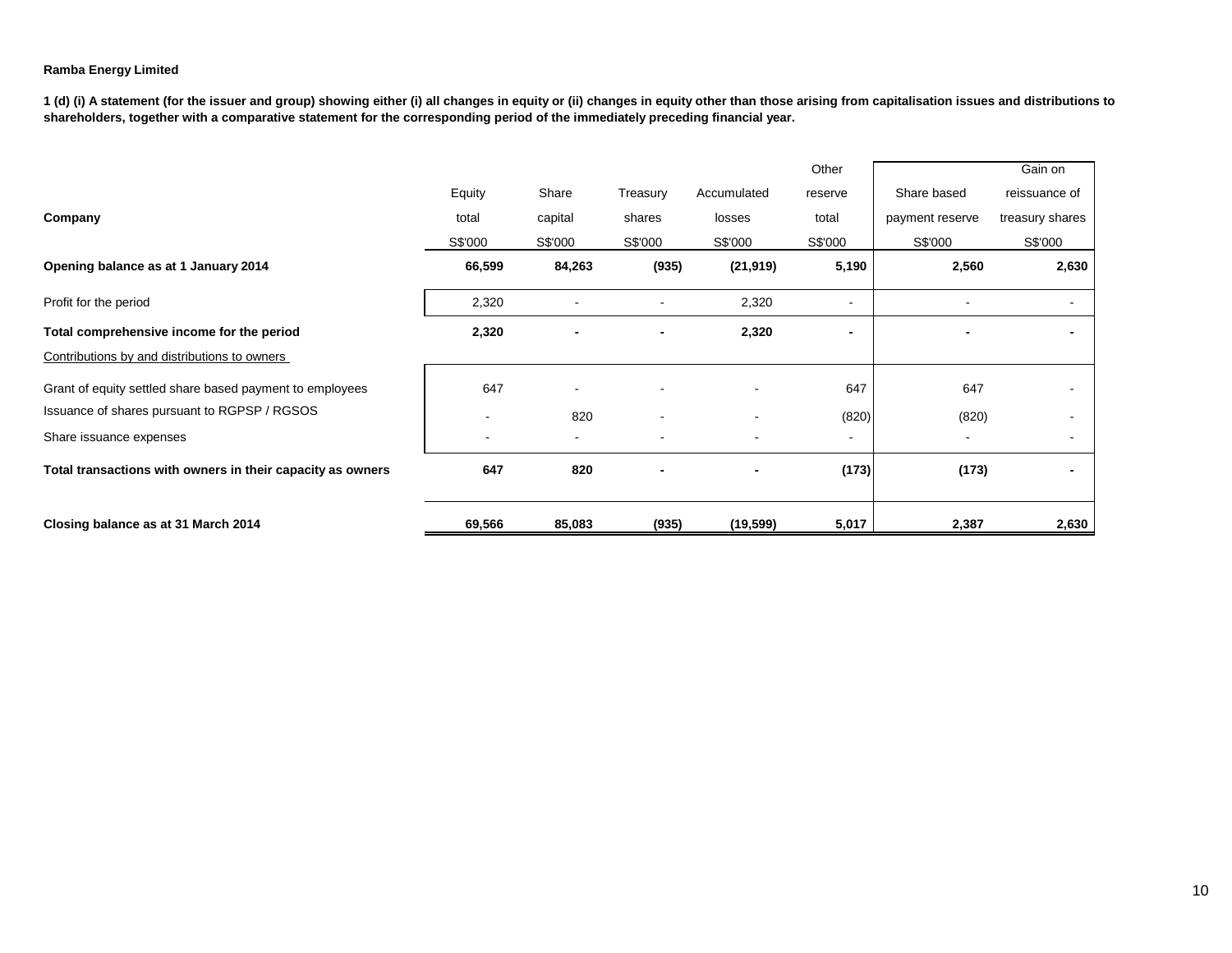**1 (d)(ii) Details of any changes in the company's share capital arising from rights issue, bonus issue, share buy-backs, exercise of share options or warrants, conversion of other issues of equity securities, issue of shares for cash or as consideration for acquisition or for any other purpose since the end of the previous period reported on. State also the number of shares that may be issued on conversion of all the outstanding convertibles as at the end of the current financial period reported on and as at the end of the corresponding period of the immediately preceding financial year.**

On 16 February 2015 , the Company granted 5,335,000 share awards (other than controlling shareholders and their associates) and 3,557,000 share options at the exercise price of S\$0.2863 under the Ramba Group Performance Share Plan ("RGPSP") and Ramba Group Stock Options Scheme ("RGSOS") respectively. The share awards will be released over three years from the grant date in equal one-third proportion of the total share awards granted. On the same date, the Company granted 624,000 share awards to Mr Aditya Wisnuwardana Seky Soeryadjaya, an associate of the controlling shareholder of the Comapny, which was subsequently approved at the Annual General Meeting held on 30 April 2015.

In 1Q 2015, the Company issued 2,020,000 under the RGPSP by way of new shares.

|                                                                                                                        | As at<br>31-Mar-15 | As at<br>31-Dec-14 |
|------------------------------------------------------------------------------------------------------------------------|--------------------|--------------------|
| The number of shares that may be issued on RGPSP and<br>exercise of share options outstanding at the end of the period | 24.978.668         | 17.482.668         |

#### **1(d) (iii) To show the total number of issued shares excluding treasury shares as at the end of the current financial year end as at the end of the immediately preceding year.**

|                                                                           | As at<br>31-Mar-15            | As at<br>31-Dec-14            |
|---------------------------------------------------------------------------|-------------------------------|-------------------------------|
| Total number of ordinary shares<br>Treasury shares                        | 127,379,250<br>(11, 148, 000) | 127,379,250<br>(11, 148, 000) |
| Release of treasury shares for utilisation pursuant to share<br>placement | 9,340,785                     | 9,340,785                     |
| Subtotal                                                                  | (1,807,215)                   | (1,807,215)                   |
| New issuance of shares                                                    | 248.634.966                   | 248.634.966                   |
| Share issuance under the Performance Share Plan & Option                  |                               |                               |
| Scheme                                                                    | 13,075,451                    | 11,055,451                    |
| Total number of ordinary shares after treasury shares                     | 387.282.452                   | 385.262.452                   |

#### **1(d) (iv) A statement showing all sales, transfers, disposal, cancellation and/or use of treasury shares as at the end of the current financial year reported on.**

| The movement of treasury shares is as follow |           |
|----------------------------------------------|-----------|
| As at 1 January 2015                         | 1.807.215 |
| Re-issuance of treasury shares               | ۰         |
| As at 31 March 2015                          | 1.807.215 |

#### **2 Whether the figures have been audited or reviewed and in accordance with which auditing standard or practice.**

The figures have not been audited nor reviewed.

**4**

#### **3** Not applicable. **Where the figures have been audited or reviewed, the auditors' report (including any qualifications or emphasis of a matter)**

#### **Whether the same accounting policies and methods of computation as in the issuer's most recently audited annual financial statements have been applied.**

The Group has applied the same accounting policies and methods of computation in the preparation of the financial statements for the current reporting period compared with those of the audited financial statements as at 31 December 2014.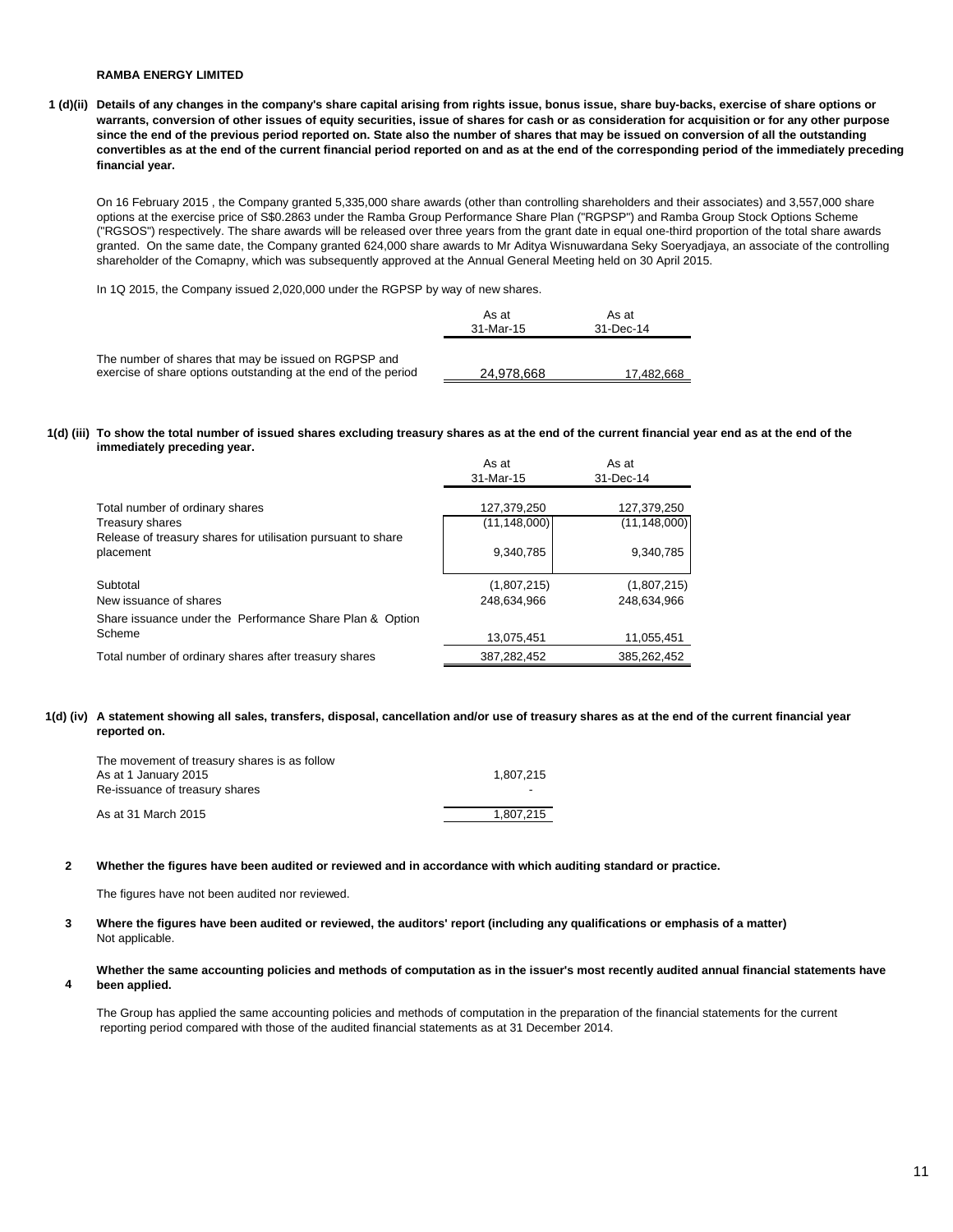## **5 If there are any changes in the accounting policies and methods of computation, including any required by an accounting standard, what has changed, as well as the reasons for, and the effect of, the change.**

On 1 January 2015, the Group has adopted all the applicable new and revised Financial Reporting Standards ("FRS") and Interpretations of Financial Reporting Standards ("INT FRS") promulgated by the Accounting Standards Council that are effective for annual period beginning on or after 1 January 2015. The adoption of the new accounting standards have no effect on the financial results of the Group and Company.

**6 Earnings per ordinary share of the group for the current financial period reported on and the corresponding period of the immediately preceding financial year after deducting any provision for preference dividends.** 

| <b>Earning per share (EPS)</b>                         | Group                       |                             |  |
|--------------------------------------------------------|-----------------------------|-----------------------------|--|
|                                                        | 3 months ended<br>31 Mar 15 | 3 months ended<br>31 Mar 14 |  |
| Based on the weighted average number of shares (cents) |                             |                             |  |
| - net loss attributable to shareholders                | (0.31)                      | (0.55)                      |  |
| Weighted average number of shares                      | 436,872,040                 | 411,327,803                 |  |
| On a fully diluted basis                               |                             |                             |  |
| - net loss attributable to shareholders                | (0.31)                      | (0.55)                      |  |
| Weighted average number of shares                      | 436,872,040                 | 411,327,803                 |  |

During the period ended 31 March 2015, diluted earnings per share is calculated on the same basis as basic earnings per share as there are no dilutive potential ordinary shares as at 31 March 2015.

**7 Net assets value (for the issuer and group) per ordinary share based on issued share capital at the end of the : (a) current financial period reported on : and** 

## **(b) immediately preceding financial year**

| <b>Net Assets Value (NAV)</b> | Group       |             | Company     |             |
|-------------------------------|-------------|-------------|-------------|-------------|
|                               | 31 Mar 15   | 31 Dec 14   | 31 Mar 15   | 31 Dec 14   |
| No of ordinary shares         | 387,282,452 | 385,262,452 | 387,282,452 | 385.262.452 |
| NAV (In cents)                | 17.60       | 17.44       | 21.02       | 21.24       |

**8 A review of the performance of the group, to the extend necessary for a reasonable understanding of the group's business. It must include a discussion of the following :** 

**(a) any significant factors that affected the turnover, costs, and earnings of the group for the current financial period reported on, (where applicable ) seasonal or cyclical factors; and**

**(b) any material factors that affected the cash flow, working capital, assets or liabilities of the group during the current financial period reported on** 

## **Group Income Review**

## **Q1 2015 versus Q1 2014**

The Group recorded a lower revenue of S\$17.8 million and a net loss after tax attributable to shareholders of S\$1.4 million in Q1 2015.

Total turnover was lower by S\$0.1 million mainly due to the lower gas production arising from natural decline and the absence of a government grant in Q1 2015 (Q1 2014 : S\$0.1 million) . The overall net loss reduced by S\$0.9 million from S\$2.3 million in Q1 2014 mainly due to the restructuring of the chemical logistics business, continued cost control and favourable exchange gain.

Total operating costs were lower by approximately S\$1.5 million in Q1 2015 mainly due to the following :

 (a) Lower service costs and related expenses by S\$0.5 million mainly due to the cessation of chemical logistics business in December 2014 ;

(b) Lower salaries and employee benefits by S\$0.2 million due to lower share based charges ; and

 (c) Lower other operating expenses by S\$0.5 million mainly from the exchange gain (S\$0.5 million) arising in Q1 2015 versus an exchange loss (S\$0.2 million) in Q1 2014.

Income tax was higher than the corresponding period by S\$0.2 million mainly due to the write off of withholding tax expenses in Indonesia .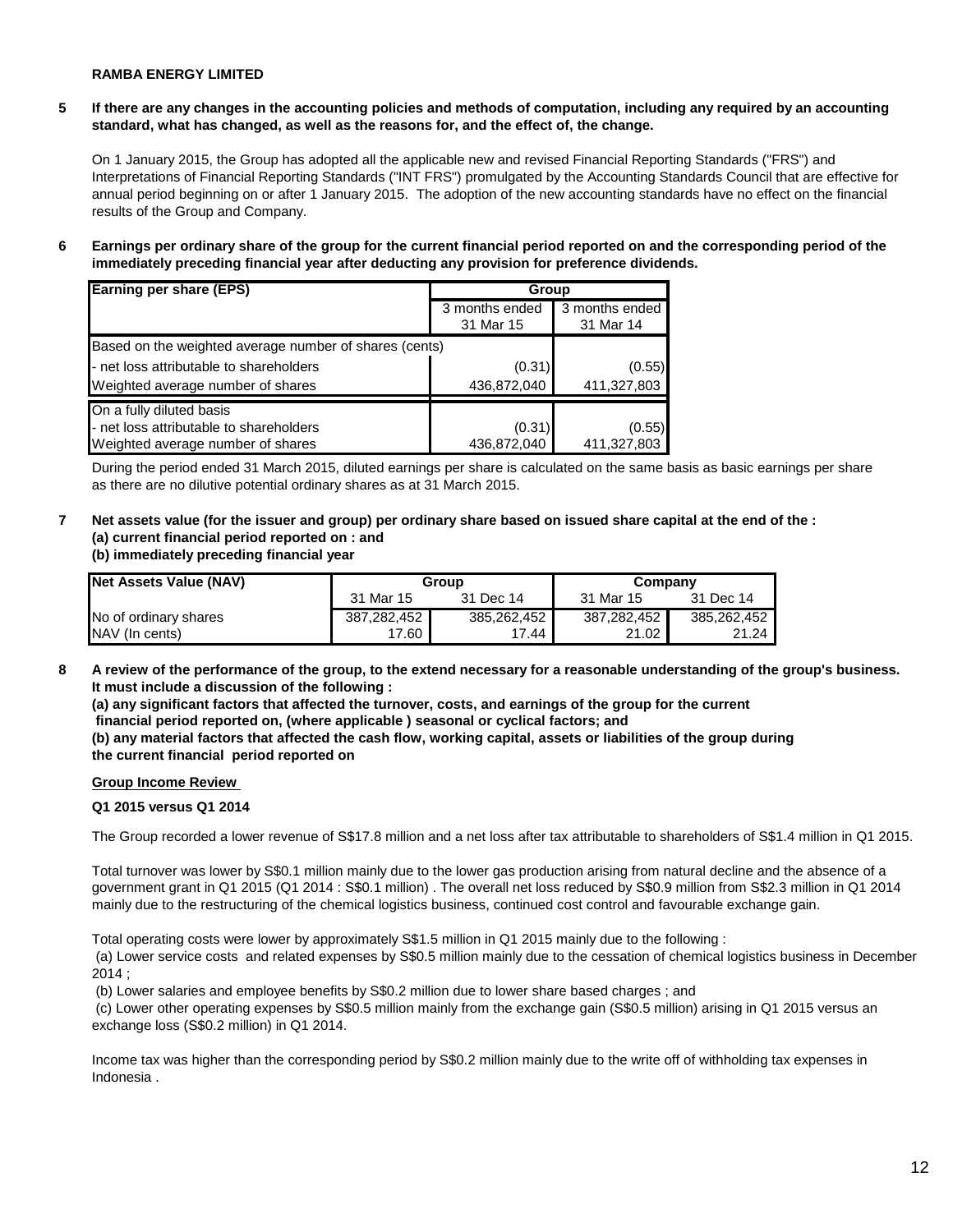### **8 Balance Sheet Review Group**

Non-current assets increased by S\$5.6 million to S\$94.1 million mainly due to :

(a) the additions of exploration & evaluation assets of \$2.6 million and oil and gas properties of S\$0.3 million and (b) the effect of translating oil and gas USD assets into SGD as a result of favourable exchange rate

The assets held for sale as at 31 December 2014 refer to the ISO tanks that were earmarked for disposal as a result of the cessation of the chemical logistics business in Singapore. The tanks were disposed in February 2015.

Current liabilities increased by S\$3.9 million to S\$38.6 million mainly due to trade payables of S\$2.1 million and other payables of S\$1.5 million, arising from the oil and gas activities.

The Group was in a net current liabilities position as at Q1 2015 due to higher trade and other payables.

## **Cashflow Statement Review**

### **Group**

For the period Q1 2015 , the Group generated positive operating cash flow of S\$1.9 million and was directed towards the exploration activities of S\$2.5 million , resulting in a net cash outlay of S\$0.6 million.

**9 Where a forecast, or a prospect statement, has been previously disclosed to shareholders, any variance between it and the actual results** 

Not applicable

**10 A commentary at the date of the announcement of the significant trends and competitive conditions of the industry in which the group operates and any known factors or events that may affect the group in the next reporting period and the next 12 months.** 

## **Oil and Gas Business**

Given that Indonesia is a significant oil and oil related products importer and the government policy to reduce the reliance on imports , the Group is confident that oil and gas will remain the mainstay of the Group's business. The exploration and production of oil and gas is a high capital intensive business which uses highly complex processes and state of art technology. With the Group's discoveries and positive test results at the Lemang block, the Group shall continue to work towards development of the Akatara-Selong cluster and subsequently commercial production. As the Group still has oil and gas fields which are in the exploration phase, the Group can still expect to continue incurring high capital costs to fund the necessary exploration and future development activities.

Given the volatility in oil prices , we will continue to review our costs and asset portfolio.

## **Logistics Business**

The management continues to focus in driving margin improvements. Our cost base however, remains volatile as we strive to deliver value. The slow economic growth indicators mean that we must rely on new business to drive growth and as such the continued strengthening of our business development opportunity pipeline remains one of the top priorities.

## **11 Dividend**

(a) Current Financial Period Reported On

Any dividend declared for the current financial period reported on ? No

(b) Corresponding Period of the Immediately Preceding Financial Year Any dividend declared for the corresponding period of the immediately preceding financial year ? No

(c) Date Payable - Not Applicable

(d) Books closure date - Not Applicable